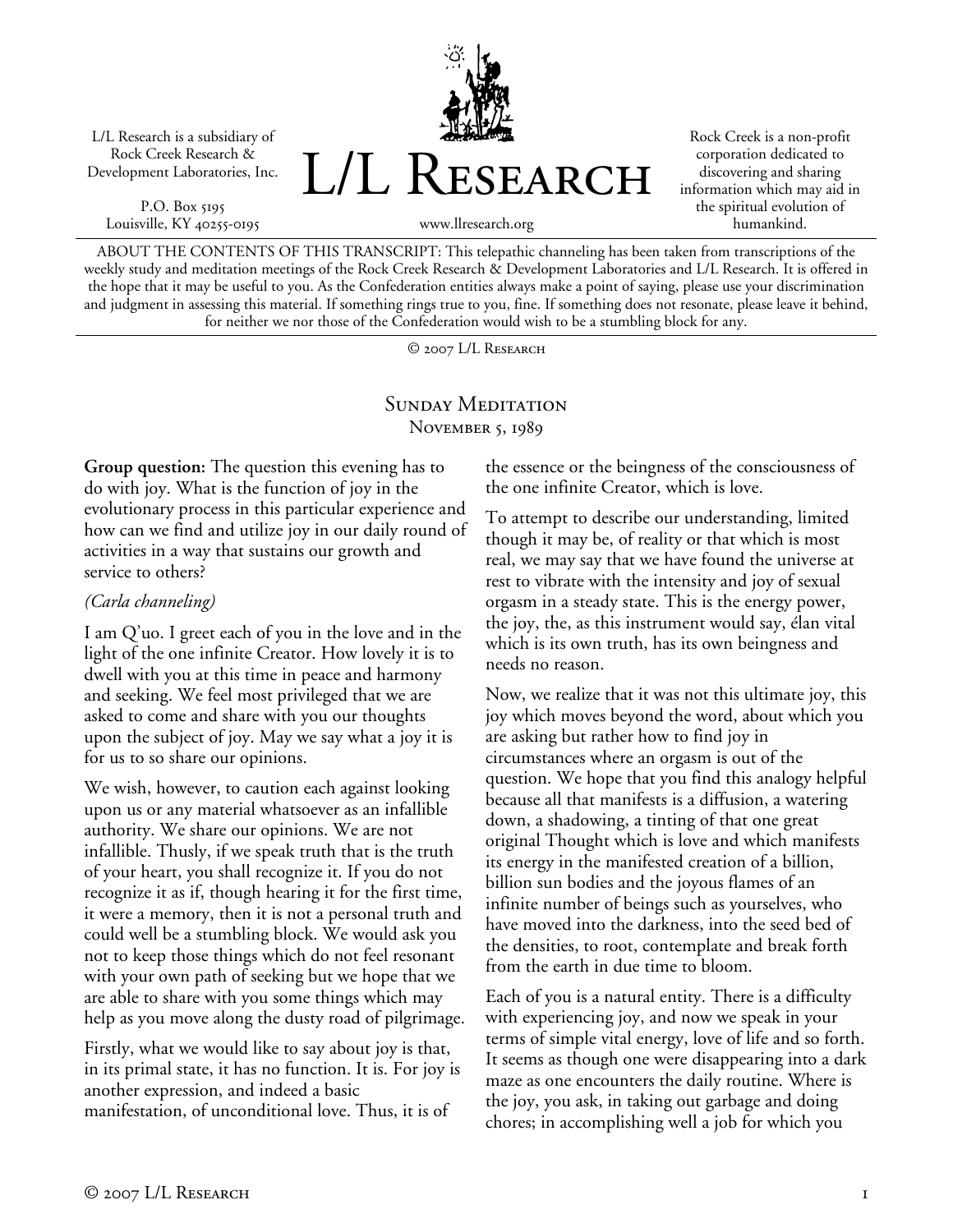have no real fondness? Where is the joy? Somehow it leaks out, it is not with you. It is unfindable and so an entity moves into the desert of indifference or sadness or sorrow or unsatisfied desire.

It is painful there in the desert. One goes through the motions. One does not appreciate the difficulties until a length of your time has passed and, as you gaze back on the mystery of your desert experience, sitting in an oasis that has come upon you, you are able to see the enormously helpful catalytic nature of that which seemed to be no joy but only difficulty, frustration, boredom and distraction, if not even more negative emotions.

When speaking of spiritual work we always move to speaking of a daily practice, one which is faithfully and reliably kept. It is not easy for entities who dwell in your heavy chemical illusion and who have so much to do in order to keep the self going to find the time each day to meditate, to move into silence, to listen and speak not, neither utter a word except, "Here am I."

For as you are aware of your beingness, you are aware of the beingness of all that there is. For the creation is an illusion outside of you. It is actualized within you in that portion of yourself which is of the infinite Creator. It is this portion to which you may turn for joy. In the sense of creating, from the outside in, a way of feeling vital and energetic, we can only say that it is to those who enjoy the athletics of the body or other means of exhausting the self who may find the joy from outside. For the true function of joy is an infinite function and that is growth. Joy may be another word for confident and sure faith.

Now, we have moved away from the state of orgasmic pleasure to a more modest view of joy but we do not wish to give you information that enables you to burn out like a bright comet and become extinguished. We wish to speak of a joy that is peaceful, stable, vital and living. This does not come from the entity within the incarnational experience. Rather, the self which is experiencing the incarnation on the surface level of consciousness must yield to that which is within the self which is infinite.

The practice of this yielding, this tabernacling with the one infinite Creator, the immediacy of this presence, when carried on persistently, patiently and with no dedication to outcome over a period of time begins to set within one a growing awareness of infinity. For as you meditate and listen, you are lost in the present moment. And this present moment is instinct with joy. The present moment is infinity. It is as though one were at the intersection of time and eternity at each present moment. The difficulties people experience are due to living the horizontal life without being aware of the resonances of the vertical life which is moving infinitely within one at all times.

You see, it is so tempting to think of oneself as the physical vehicle which you may see in one of your mirrors. It is so tempting to give oneself characteristics and qualities based upon various parts of one's physical appearance, emotional makeup, and so forth. It is very, very easy to become entwined with many, many intellectual thoughts which always end in mystery and paradox.

It is extremely tempting, in a world which values things and phenomena and fact and proof, to seek some proof of that which is your inward journey to eternity, your journey to the present moment and into the present moment, so that you begin to sense the deep, infinite resonances of your beingness in the one infinite Creator.

You are love. You are the light. But you are not these things within your physical form. Indeed, within this density you are deliberately causing yourself to become stupid in order to be able to partake of the intense catalyst available to one in a heavy, chemical vehicle. You may think of yourself as a distillery or a refinery that begins with the raw material of the harvest of your spirit, your experience, and your meditation and out of which you begin to create that which may be called the magical personality. You begin to know, without knowing what, that there is an immediate presence, an infinite and omnipresent reality lying beneath, above, within, without and in between all that there is. There is a depth and a height to any moment of the life experience.

The point of view may be manipulated by the intellectual mind and this is a tool which is useful in the search for one's own center of vitality, joy, peace and love. One certainly may ask oneself what causes joy within. But the answers are most distorted by the chemical body which is experienced.

And again we move back to the analog of orgasm and joy. To expect one within third density to vibrate orgasmically at each moment would be to ask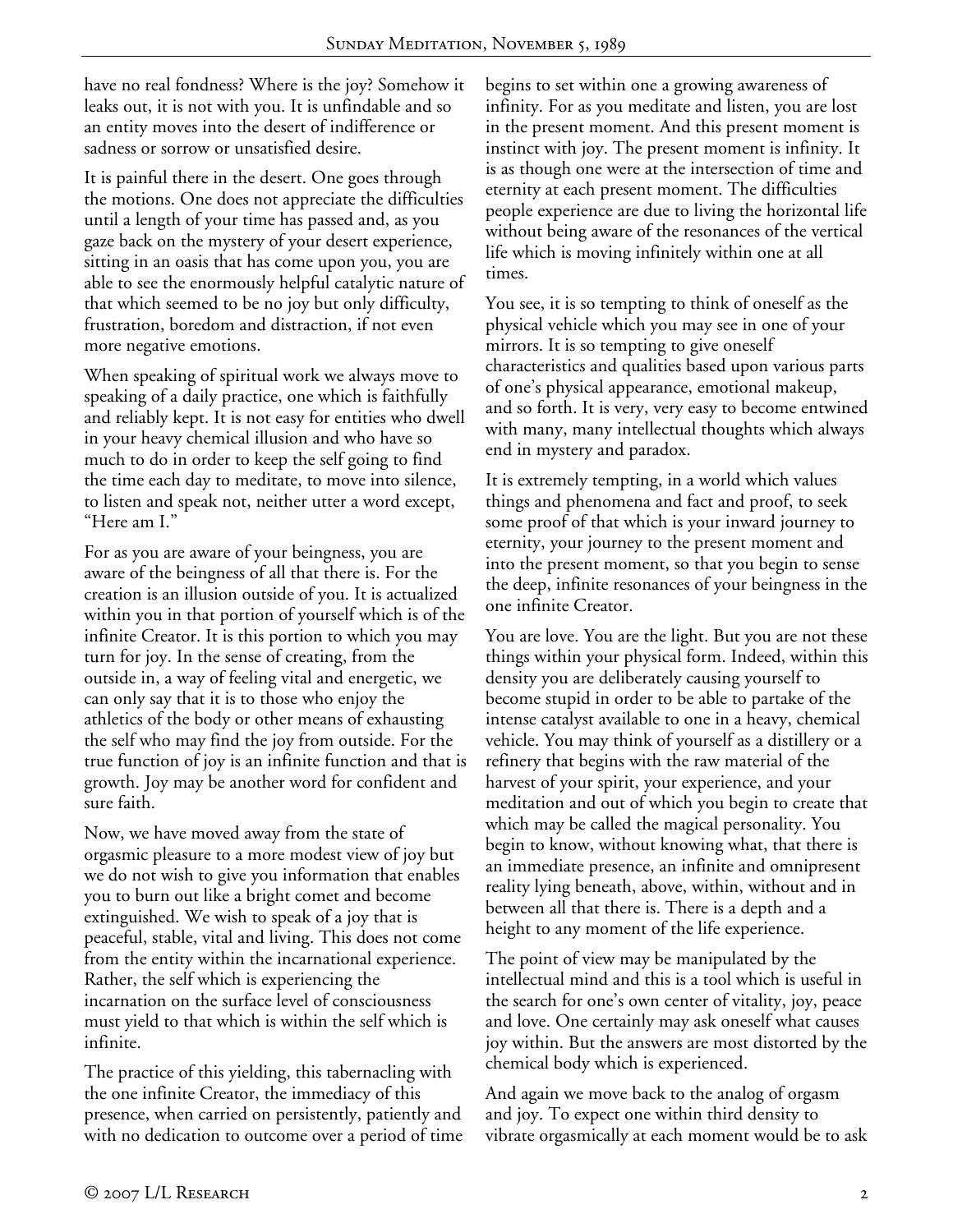that which is not possible within the illusion. You are not here to be joyful but rather to make choices. This is that for which you came into this experience: to choose to serve either the self or the one infinite Creator, as seen in the faces of all those whom you meet.

Now, it is difficult to see many entities as the face of the one infinite Creator. For all entities have the clay feet of that which perishes, that which does not know what is hidden within the roots of mind. Thusly, to expect to have the vitality and the joy at all times is to expect to learn nothing, to progress not at all and to make no choices. For with choice there comes change. With change there comes pain.

Each time a truth that has worked in the past ceases to work in the present, much difficult work must be done in consciousness. For your mind must lose or "dump" the program which no longer is effectual for the seeking entity in order to make a place for a new understanding that will inevitably change the seeker in some way. Change is painful. Dumping information is painful. Letting go of old truths is painful. Being uncertain is painful. Being at risk is painful.

You are those who have sought a life of risk. You do not wish to stay in one place mentally, spiritually or emotionally. You wish rather to accelerate the pace of your spiritual evolution. Now, this is sensible. This is in our opinion the very best and most useful attitude to take. But it is not a path which delivers one into the gateway of élan and joy but rather the continuing difficulties of confusion, misunderstanding, realignment of understanding, and ever progressing onward.

There is much more desert in the spiritual life than there is oasis. It is simply a matter of how much you, as a spirit, wish to work in consciousness. The more that you work in consciousness, the more you will change, the more you will be transformed and the more you will be uncomfortable.

Why then, do seekers so stubbornly follow their star? Nothing, my friends, rests in the creation. All things move. And in this activity, in this manifestation, in this movement there is that which, as it is said in your holy works, passeth all understanding. The name for that which passeth all understanding within the holy work of which we speak, is peace. But it is not a peace that is understood among your peoples for it is a peace that is joyful, a peace that is

vital, a peace that is merry, that may make light of the serious and may tease and play and feel one's way as a child within the great caverns and grottoes through which one must pass in the spiritual quest, having only one faint light: that of hope. And so you move in darkness, attempting to see. And much of the energy of the incarnation is involved with the simple ability to perceive without distortion.

Now, perception without distortion is a sure yielding of joy. On the other hand, each must distort, through the physical senses, the catalyst which comes to one. The senses you have are those given to all and they are all illusory. To base one's seeking for vital energy on the life experience or anything which it may offer is to put one's trust in that which perishes. The key to joy is the realization that you are an imperishable being. You are a being which is love and is called to love. The Creator created each out of love and placed within each free will and Itself. You are moving through the disciplining of your own free will. And that disciplining must be done freely, the choices your own, in order for that joy which underlies all things to begin to bubble up into the life experience.

We find that a sense of humor, as this instrument would call it, is extraordinarily helpful in the pursuit of a deeper and clearer awareness of the tremendous beauty and resonance of each present moment. As one moves about the illusion doing what one must do to support the needs of the physical vehicle, it is most easy to see life as a horizontal path; a path upon which one literally walks, plods, trudges, ambles or runs, depending upon the mood; a path in which gravity keeps one's feet to the ground, keeps one from rising into the ethereal or sinking into the roots of mind.

One of the choices each spiritual entity makes is whether to move upon that which is consciously known in making life decisions and in living moment to moment or casting all safety to the winds and trusting the self to the risky business of feeling the depths and the heights of each present moment.

It is difficult, when one is working at a job to which one is indifferent, to feel the magnificent resonance of the present moment, to experience the intersection of eternity with that present moment. Consequently, it is a good exercise, when one is fatigued in the spirit, the emotions and the mind, to move backwards, away from gravity, away from all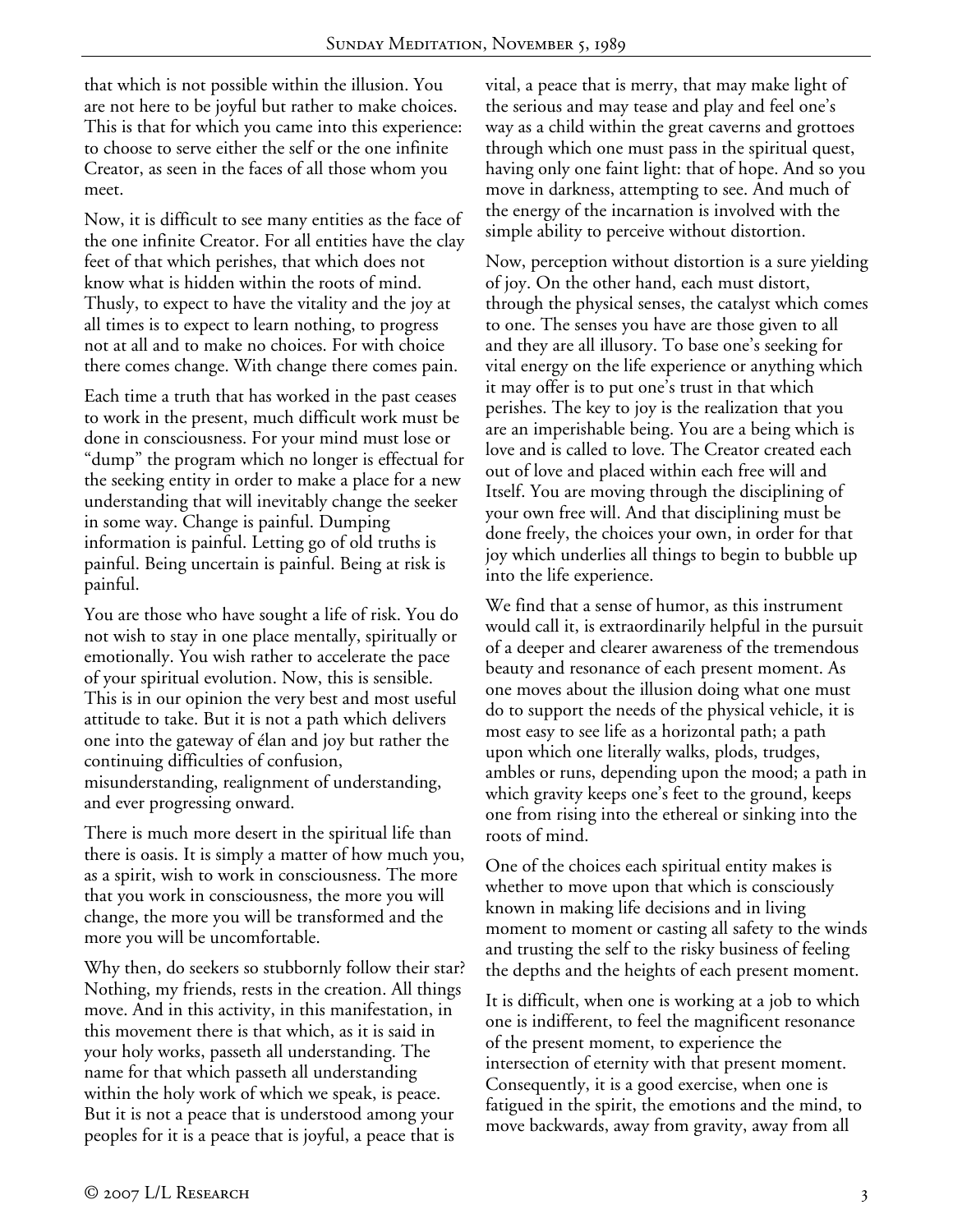that has to do with the illusions created by fields of energy.

Moving back, we may see the home planet—fragile, somewhat troubled, and infinitely beautiful. One may imagine the many entities scurrying about on the surface of this celestial globe but one no longer sees the individual selves of the bodies of the thirddensity beings of the planet, that which will become, in fourth density, a social memory complex.

Thus, when one is peeved, distressed or distraught it is well to move back in the mind, moving away from the surface, flying upwards, gazing down upon, first, yourself and the room, and the dwelling and the town, then larger land masses, then the planet. Then one finally moves back enough to see the infinity of celestial bodies, of centers of the Logos or love which is the great original Thought.

It is well to keep within the mind the resonances of eternity. And if they are not to be found upon the surface of the daily experience, yet still, you are of a certain nature and you may tap into the infinite possibilities of the present moment more and more by persistent faith and hope. Within your illusion all ends in mystery, nothing can be known ultimately.

It is a necessary portion of the illusion of third density that nothing may be objectively proven that would interfere with the free will choices of entities who are deciding upon their path of service. For this reason you came into incarnation, to express and manifest your choice of a path of service.

There are suggestions we may give as to how to compound the joy that is native to you already. If one may draw back from an unpleasant entity enough to affirm that that entity is the one infinite Creator distorting its own illusion in its own way to its own sadness, one is then able to feel an outburst of compassion for an unhappy spirit.

One is similarly able to feel compassion for the one who is happy but without a spiritual vector. Many are those who are asleep and do not wish at this time to awaken. This is acceptable, for there is an eternity in which each has all the time, literally, in creation to move back to the source whence each came before the world as you know it was created.

You are imperishable. You are light. You are moving towards the light. This instrument finds the parable within the holy work which you call the *Holy Bible* of the prodigal son and daughter to be most useful

in an awareness of the spiritual journey's constant intersection with the infinite love of the one Creator.

We will now work upon some simple exercises to move into a mental, emotional and spiritual configuration which allows one to follow one's joy.

Firstly, the listening meditation, done persistently and in a daily manner and, if possible, with two or more together, is a basic tool, one which cuts to the heart of a process of spiritual evolution. For those who speak are not listening and those who know all the answers have blocked further questions, further learning, further refinement, further distilling into purity.

You seek to be pure in your service, in your dedication to the one infinite Creator. Yet this seems oftentimes a burdensome and toilsome thing, a yoke you must carry, and a burden that weighs the body, the mind, and the soul down with responsibility. This is where the ability to laugh at the self, to laugh at situations, to laugh at the enormous comedy of paradox and mystery comes in so handy. When all else fails and there is no joy within you and there is much difficulty, one tool you may use is the sense of humor.

Gaze at the entity which is the Creator but is distorting itself in a way which expresses anger or hostility or other negative emotions and remove that entity's clothes. Put this image in the mind so that all the gesticulations, all the pomp, all the mannerisms are those done by an entity in his underwear. It is well, perhaps, to imagine how someone would look with big green spots or a third eye or blue skin. Work at thinking ridiculous thoughts. For the spiritual path is not serious, precisely. The spiritual path is all that there is.

It is possible within the schoolroom to ignore the lessons. But when one is in school, that is the business of the student. One may be an eager student or a lackadaisical one. One may do the homework or not. And we would not judge any, for until the time comes when the demand from within to know infinity and imperishability becomes paramount, it is only flogging and whipping at the self to approximate the state of realization of one's own imperishable nature. Thus, each entity has a rhythm of its own, a time of its own, and a pattern of its own.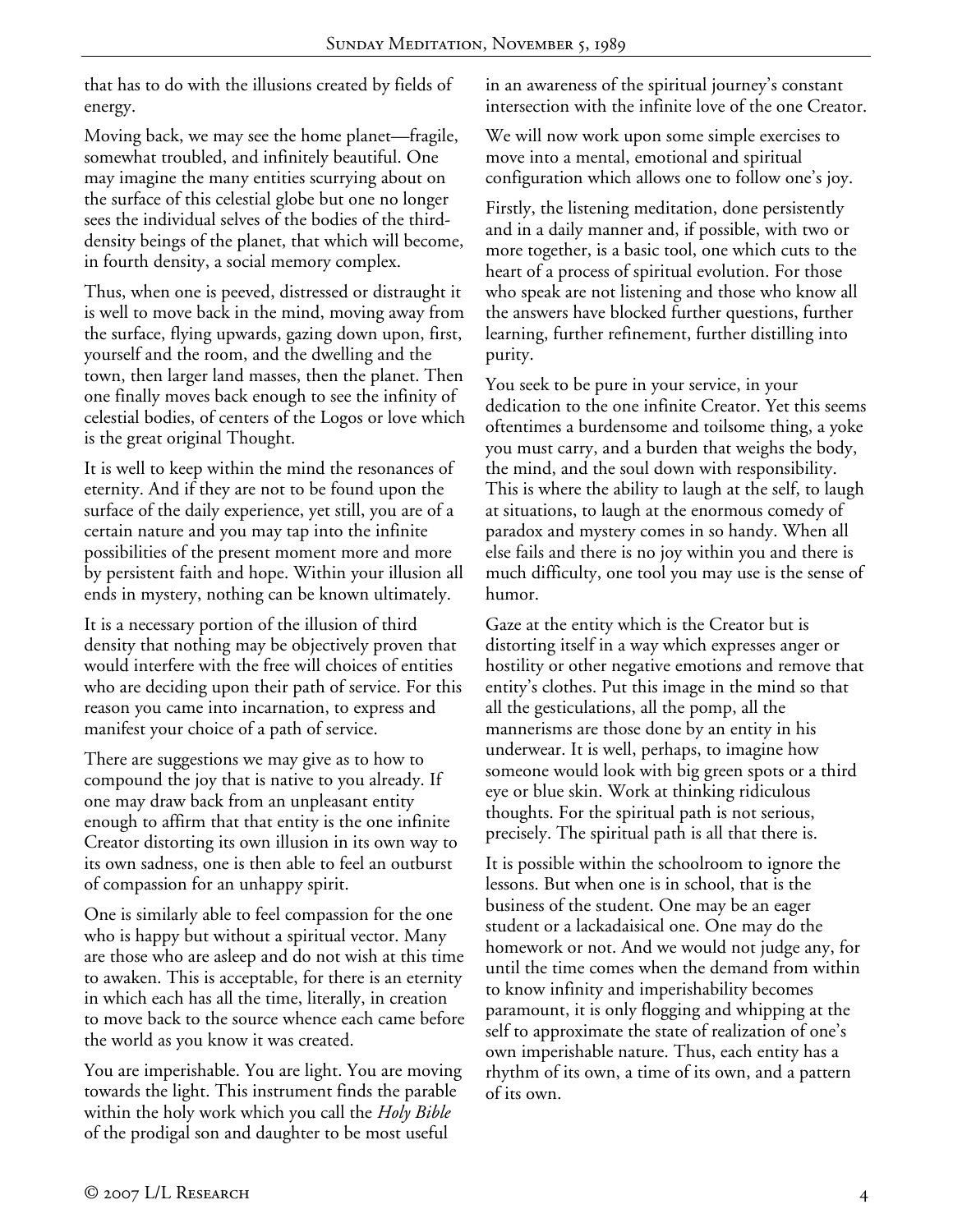There is another tool which one may use to good effect if one is able not to trust the intellect beyond a certain point. That tool is the analytical ability of the mind. When one moves oneself back from a situation which is disturbing one and begins to untie the tangle of distress, one may, through inductive and deductive reasoning processes, come to more and more fundamental realizations as to the true nature of that experience which is difficult for you at this particular time.

You were not of a mind to come here to be happy and content. You were of a mind to come here to graduate into a density that has more light, less heaviness, and no veil between the conscious mind and the roots of mind. Yet you cannot use the light of the one infinite Creator until you have made a profound and persistently chosen choice.

Whom shall you serve, to serve the infinite One? Shall you serve yourself, or shall you, having prepared yourself to serve others in what may seem like service to self, move into the world with the attitude, "How may I help? Send me where there is work for me to do and let me never judge that work or hold it as a goal but only do it for love and let it go." There is a tremendous release of joy in the experience of truly releasing one's good intentions to the caretaking of those who may well not view that joy and wisdom of yours as useful to them but indeed may gibe and carp at the spiritual seeker for his unworldliness, his lack of attention to the important things such as your money, your possessions, your reputations, and your power over other entities.

You see, this third-density experience is biased, in the outer sense, towards service to self. This makes all entities uncomfortable and puts them in the position of choosing. This is the point of this particular density. It is especially the point of the density at this time, as each entity prepares for the walk of light and each entity wishes to move comfortably into the more dense and living light of the one infinite Creator which creates the illusion of fourth density.

A tool which is most helpful in removing negativity from the self that is unwanted is that which this instrument would call prayer. It is not for nothing that a teacher known as Jesus suggested to pray for those who despitefully use you. The concern, the turning to the Creator, the genuine loving and

praying for an entity who would never expect such a positive return, is a way of aiding that entity by the love it does receive. It then becomes a mirror to reflect back to you a hundredfold that desire to be of service. It may not come from the entity with which you have the difficulty, as each entity has its own path, but it is inevitable that, as you offer yourself, so you shall receive what others offer.

How to find joy? Know more and more who you are. You are an imperishable being of light. You are doing many ridiculous things within an illusion which is created to be difficult, ridiculous, paradoxical, confusing and destructive of all positive emotions. Yet within you is the one infinite Creator. And the infinity of that imperishable self that is you may always lift the self by prayer, by meditation, by laughter, and simply by the abiding, persistent calling upon the hope and faith that each truly is a portion of the one infinite Creator and of the return of the prodigal.

No matter how long and how difficult the journey, it will occur and the Father will be waiting with a great feast. And in that feast you shall feed each other. For joy comes from others to the self and goes from the self to others. Joy is expansive, generous.

Vitality is a matter of honoring the Creator within each and having the sense of humor to make fun of the illusion that separates each from each. When you touch hands, you touch energy fields. When you love and pray and make a cartoon of an entity to strip him of his negative qualities, you have invoked that which will give joy not only to yourself but to those about you. For one who is centered in eternity while in the present moment is a light unto many, a joy unto many, a source of faith to many. Never consider yourself as unimportant or unworthy. You are the Creator. You simply are learning to deal with the freedom that is the hallmark of the creation of the infinite One. You are free. There is no failure. You choose your own pace.

Before we leave this instrument, we would like to affirm once again that there is not a large number among your people who have the spiritual maturity to experience joy as a steady state. This is not important. What is important is the knowledge within that it exists in a steady state, that it is of love, the Logos, the infinite Creator, and that all is as it should be for your learning.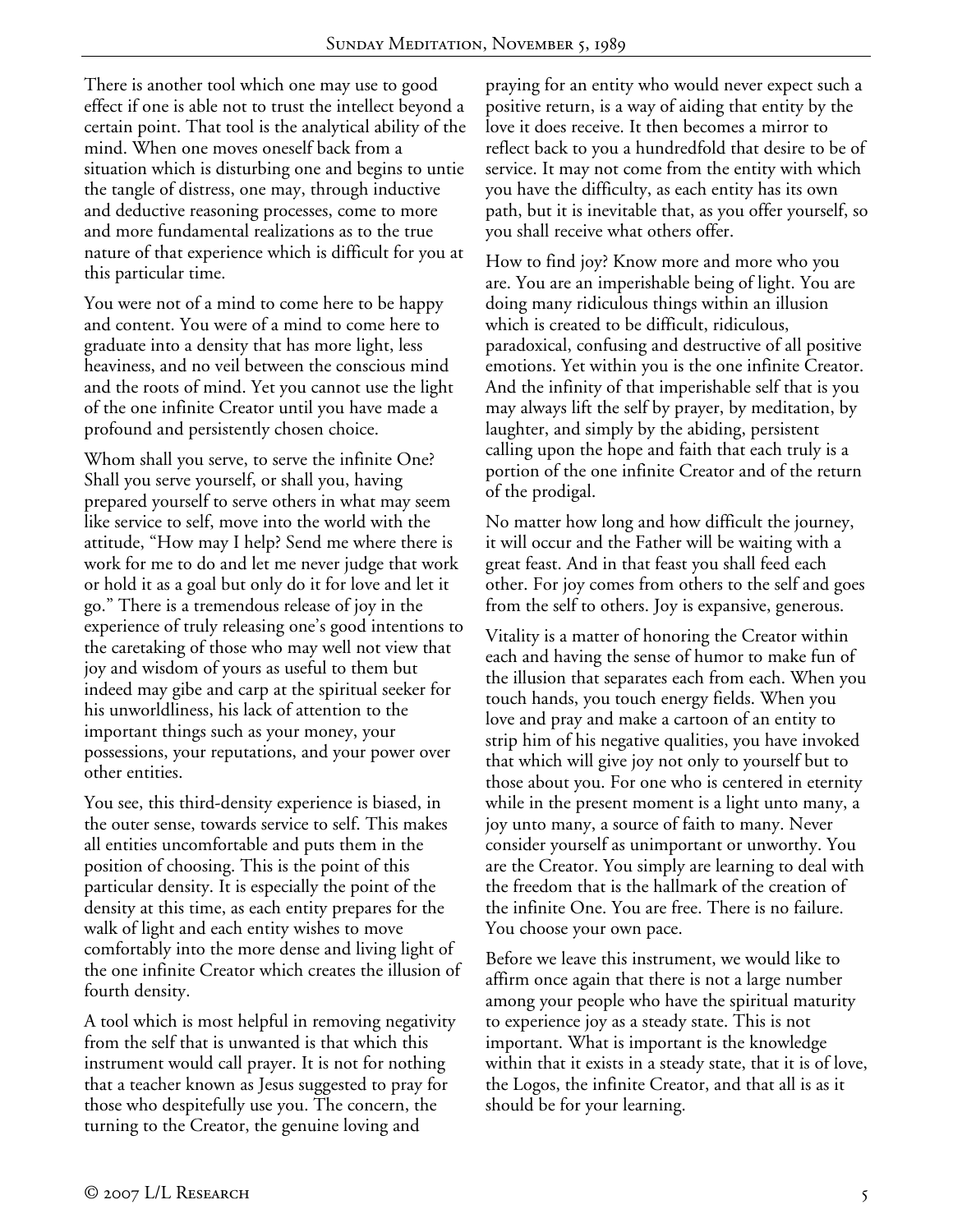What sacrifices you made, my friends, coming here. One might well compare this to the basic training in the Army or the Marine Corps. It is difficult. It is taxing. It is wearying. Allow yourself these things and laugh together. Be merry together. Exhort each other, when each is sad, by the silent exhortation of the hug, the smile, the listening ear, and the understanding heart.

If you wish to be joyful, it shall always come to you by reflection. For as you give, so shall you receive.

We would at this time move to the instrument known as Jim so that we may close the meeting through that instrument if he will accept our contact. We thank this instrument very much and we leave it now in love and light. I am Q'uo.

## *(Jim channeling)*

I am Q'uo. I greet each again in love and light through this instrument. We realize that we have spoken for a lengthy portion of your time and that there is fatigue within the circle. But we wish to offer an opportunity for those present to ask the query which may yet remain upon the mind, if indeed such does. Is there a query at this time?

**Questioner:** I would ask about what, in yogic terminology, is referred to as kriyas<sup>1</sup> which I experience as resistance within the body and mind complex to the free flowing of intelligent energy as it was given from the Creator. I am wondering if this is largely due to mental distortions which have their root in the physical body or are they also maybe preexisting physical distortions? And in what way can I work towards clearing my mind/body complex to allow this freer flowing energy?

I am Q'uo. I am aware of your query, my brother. The distorting effects of which you speak are, for most entities, reflections of mental origin which have as their roots the particular bias that has been desired to be experienced as a portion of a lesson or a service within an incarnation. There is the movement through the deeper portions of the tree of mind that is made as one enters into the meditative state and begins to contact those deeper portions of mind. One experiences this contact as an increase in one's vibratory rate or awareness of this nature of being.

One also passes through the area in which the perceptions have been formed and reside, upon a subconscious level, and refracts a portion of this light energy.

These symbolic experiences that, in effect, cause a resistance to the available and increasing energy of intelligence contacted may be seen in their more expansive nature, shall we say, by observing the energy centers affected and the type of expression that occurs within the life pattern in the daily round of activities as a result of this kind of distortion, which is also an opportunity to become more aware of a facet of the being that seeks balance.

Thus, one may observe the daily round of activities in a regularized fashion so that those experiences which register in a polarized form, either toward the positive or the negative, in personal terms, may be noted and used as seed for meditation, so that greater understanding of that facet of the self might be achieved and might be applied to the life experience in a more conscious fashion when similar catalytic circumstances present themselves once again.

This kind of review of the daily experience has the effect of illumination in that the self becomes informed. It has the effect of allowing for balance to occur within the total being as well as the effect of providing the opportunity for forgiveness to be offered to other selves and also the self, which indeed deserves this kind of inner acceptance and requires such in order for the movement from that point to be made.

Is there a further query, my brother?

**Questioner:** No, thank you very much.

I am Q'uo, and thank you, my brother. Is there another query?

**Carla:** I don't know, I guess I'm still really aware that no matter how you look at the illusion, if you are having a bad time, you are having a bad time. Is it possible that a constant state of joy is not so much the focus of this incarnation as the constant search for the proper questions about what is truth? I've puzzled over that for many years. It doesn't seem to be part of the human destiny and nature to be unfailingly happy.

I am Q'uo, and I am aware of your query, my sister. For indeed, this evening we have spoken at length

 $\overline{a}$ 

 $1$  Kriya is a technique of energy control, or pranayama. It is also a comprehensive spiritual path, which includes additional meditation practices, right living, and a link to the enlightened Masters.